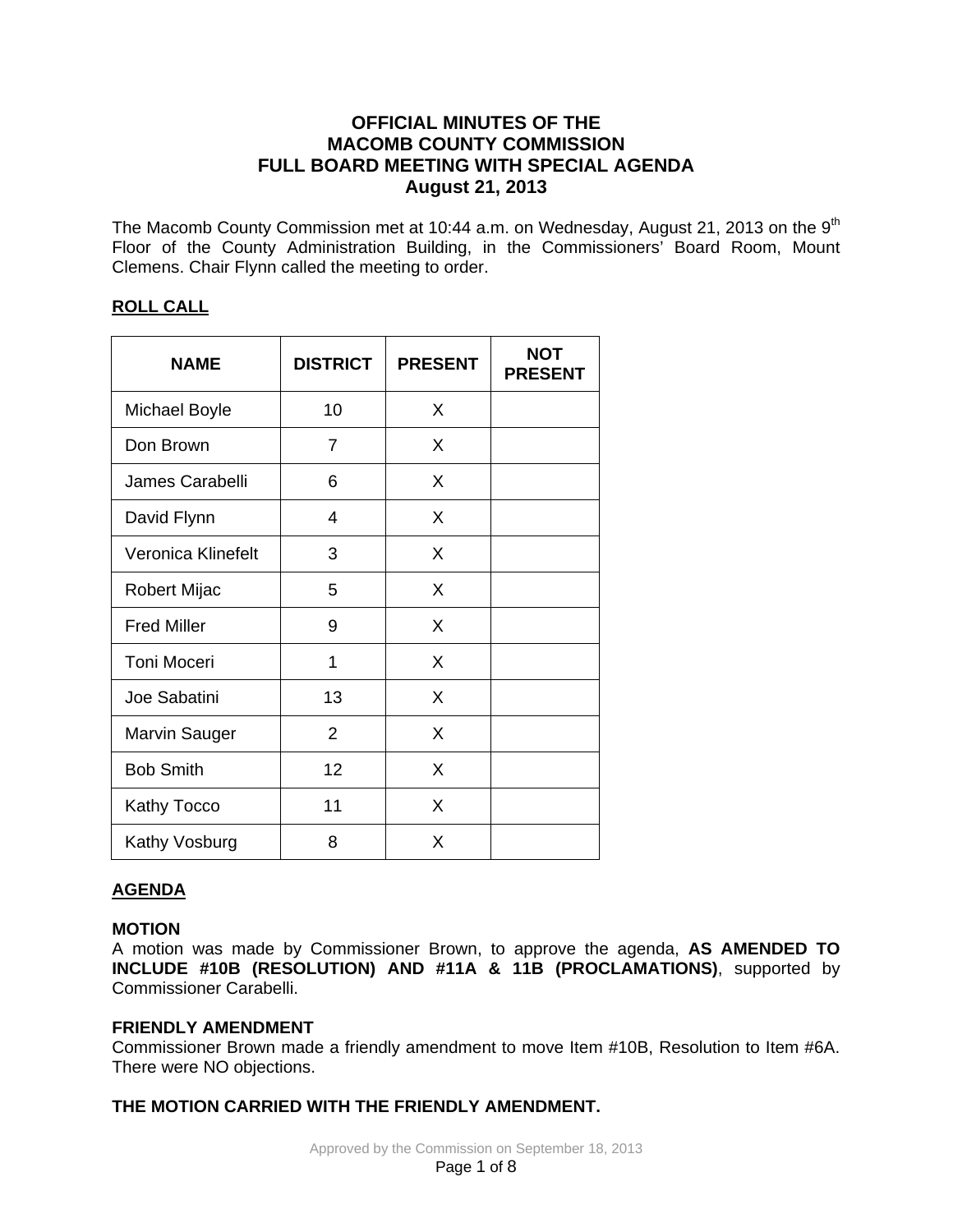## **PUBLIC PARTICIPATION**

None

## **CORRESPONDENCE FROM THE EXECUTIVE**

#### **MOTION**

**R13-198** A motion was made by Commissioner Carabelli to receive and file correspondence from the Executive, supported by Commissioner Moceri.

## **THE MOTION CARRIED.**

## **RESOLUTION**

## **MOTION**

A motion was made by Commissioner Brown to adopt the following resolution, supported by Commissioner Vosburg.

**R13-199** Authorizing the Sale of Revenue Bonds for an Improvement to the Macomb County Wastewater Disposal District/Biofilter Ventilation System (offered by Board Chair; recommended by Finance Committee on 8-21-13)

A roll call vote was taken:

Voting Yes were: Brown, Vosburg, Moceri, Sabatini, Sauger, Smith, Carabelli, Klinefelt, Mijac, Miller, Tocco and Flynn. There were 12 Yes votes. Voting No was: Boyle. There was 1 No vote.

#### **THE MOTION CARRIED.**

## **COMMITTEE REPORTS**

#### **MOTION**

A motion was made by Commissioner Brown to waive the reading of the minutes, supported by Commissioner Mijac. **THE MOTION CARRIED.** 

## **FINANCE COMMITTEE MEETING – August 19, 2013**

The reading of the recommendations from the Finance Committee was waived and a motion was made by Chair Miller, supported by Vice-Chair Moceri, to adopt the committee recommendations.

**R13-200** Approve a budget transfer of \$125,000 from payroll to programming in Org. 23630656-Office of Community Alternatives/Community Corrections (OCA/OCC) state grant; funds are available in wages and fringes due to the director position being vacant for 12 months; funds will be utilized for programming/services; Further, this budget action addresses budgetary issues only. It does not constitute the Commission's approval of any County contract. If a contract requires Commission approval under the County's Contracting Policy or the County's Procurement Ordinance, such approval must be sought separately; Further, a copy of this Board of Commissioners' action is directed to be delivered forthwith to the Office of the County Executive.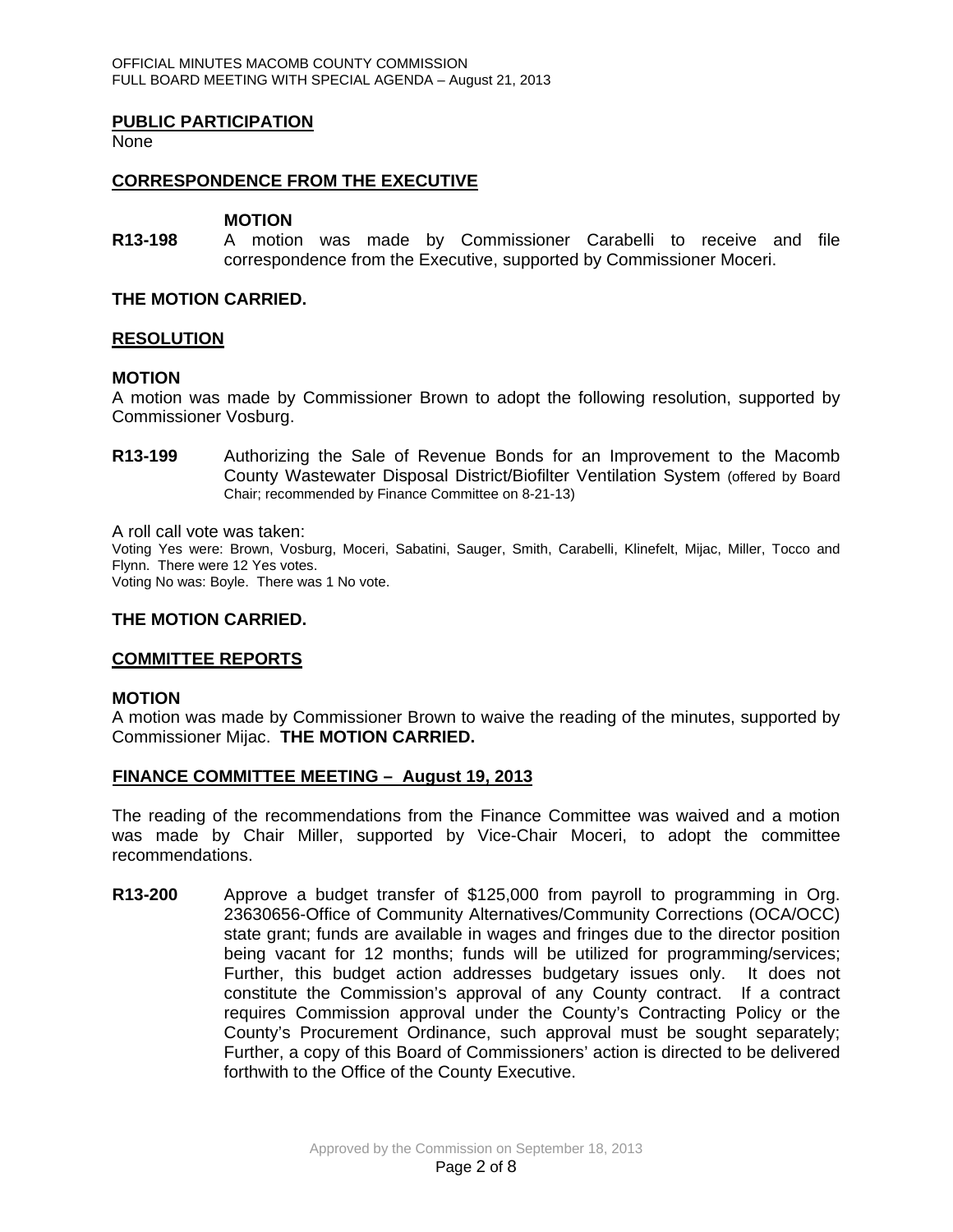- **R13-201** Approve an increase in revenue in the approved budget for Community Services Agency's Head Start Meal Service to reflect the increase in reimbursements from the Federal-USDA grant in the amount of \$23,254; Further, this budget action addresses budgetary issues only. It does not constitute the Commission's approval of any County contract. If a contract requires Commission approval under the County's Contracting Policy or the County's Procurement Ordinance, such approval must be sought separately; Further, a copy of this Board of Commissioners' action is directed to be delivered forthwith to the Office of the County Executive.
- **R13-202** Approve an increase in revenue and expenses for the Community Services Agency's Neighborhood Stabilization Program–Phase 1 (NSP1) in the amount of \$235,000; Further, this budget action addresses budgetary issues only. It does not constitute the Commission's approval of any County contract. If a contract requires Commission approval under the County's Contracting Policy or the County's Procurement Ordinance, such approval must be sought separately; Further, a copy of this Board of Commissioners' action is directed to be delivered forthwith to the Office of the County Executive.
- **R13-203** Approve a decrease in the approved budget for Community Services Agency's The Emergency Food Assistance Program (TEFAP) Food Program to reflect the decrease in the grant in the amount of \$2,408; Further, this budget action addresses budgetary issues only. It does not constitute the Commission's approval of any County contract. If a contract requires Commission approval under the County's Contracting Policy or the County's Procurement Ordinance, such approval must be sought separately; Further, a copy of this Board of Commissioners' action is directed to be delivered forthwith to the Office of the County Executive.
- **R13-204** Approve a decrease in the approved budget for Community Services Agency's Congregate Meal Program to reflect the decrease in grant in the amount of \$85,774; Further, this budget action addresses budgetary issues only. It does not constitute the Commission's approval of any County contract. If a contract requires Commission approval under the County's Contracting Policy or the County's Procurement Ordinance, such approval must be sought separately; Further, a copy of this Board of Commissioners' action is directed to be delivered forthwith to the Office of the County Executive.
- **R13-205** Approve a decrease in the approved budget for Community Services Agency's Community Service Block Grant (CSGB) Program to reflect the decrease in the approved budget for Fiscal Year 2012/2013 in the amount of \$71,609; Further, this budget action addresses budgetary issues only. It does not constitute the Commission's approval of any County contract. If a contract requires Commission approval under the County's Contracting Policy or the County's Procurement Ordinance, such approval must be sought separately; Further, a copy of this Board of Commissioners' action is directed to be delivered forthwith to the Office of the County Executive.
- **R13-206** Approve an increase in the In-Kind revenues and expenditures line items in the budget of Community Services Agency's The Emergency Food Assistance Program (TEFAP) for Fiscal Year 2012/2013 in the amount of \$48,311.86; Also,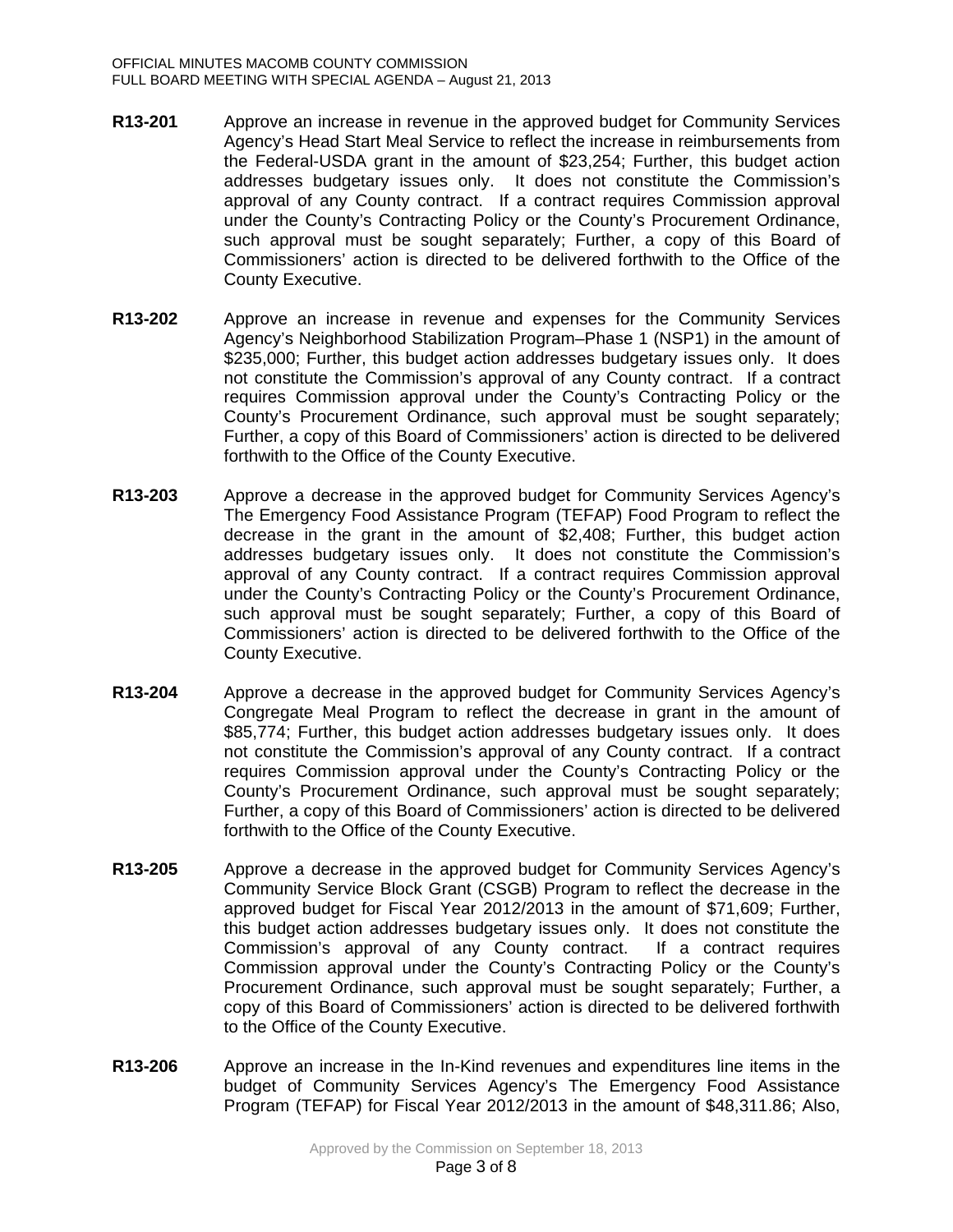that this approval be for this amount and the amount equal to In-Kind donations in the Fourth Quarter of Fiscal Year 2012/2013; Further, this budget action addresses budgetary issues only. It does not constitute the Commission's approval of any County contract. If a contract requires Commission approval under the County's Contracting Policy or the County's Procurement Ordinance, such approval must be sought separately; Further, a copy of this Board of Commissioners' action is directed to be delivered forthwith to the Office of the County Executive.

- **R13-207** Approve an amendment to accept funding for the Infant Safe Sleep Mini-Grant and existing programs, WIC Resident Services and Detroit Metro Learning Collaborative, in the amount of \$37,918; Further, this budget action addresses budgetary issues only. It does not constitute the Commission's approval of any County contract. If a contract requires Commission approval under the County's Contracting Policy or the County's Procurement Ordinance, such approval must be sought separately; Further, a copy of this Board of Commissioners' action is directed to be delivered forthwith to the Office of the County Executive.
- **R13-208** Approve the appointment of the Kitch Law Firm to represent the County of Macomb and Anthony Wickersham in the litigation entitled Jared A. Baker, Dann Justin Burbeula, Bret Likins and Jason Tabor v County of Macomb, et al; Further, a copy of this Board of Commissioners' action is directed to be delivered forthwith to the Office of the County Executive.

# **THE MOTION CARRIED.**

# **FINANCE COMMITTEE MEETING – August 21, 2013**

The reading of the recommendations from the Finance Committee was waived and a motion was made by Chair Miller, supported by Vice-Chair Moceri, to adopt the committee recommendations.

Commissioner Sabatini asked to separate item 4. There were no objections. Commissioner Moceri asked to separate item 10. There were no objections.

- **R13-209** Approve a transfer of personnel funds between Court Cost Centers to complete the Macomb Circuit & Probate Court Reorganization: budget transfer from 101- 14801 Probate Court of \$61,244 Salary & Wages and \$45,085 Fringes to 101- 13101 Circuit Court corresponding amounts and budget transfer from 101-14901 Juvenile Court of \$55,449 Salary & Wages and \$52,468 Fringes to 101-13101 Circuit Court corresponding accounts; Further, this budget action addresses budgetary issues only. It does not constitute the Commission's approval of any County contract. If a contract requires Commission approval under the County's Contracting Policy or the County's Procurement Ordinance, such approval must be sought separately; Further, a copy of this Board of Commissioners' action is directed to be delivered forthwith to the Office of the County Executive. (Record Brown & Klinefelt NO votes.)
- **R13-210** Concur with the recommendation of the County Executive and approve a contract between the County of Macomb and Best Asphalt, Inc., in the amount of \$237,500 for the 2013 Paving Project; Further, a copy of this Board of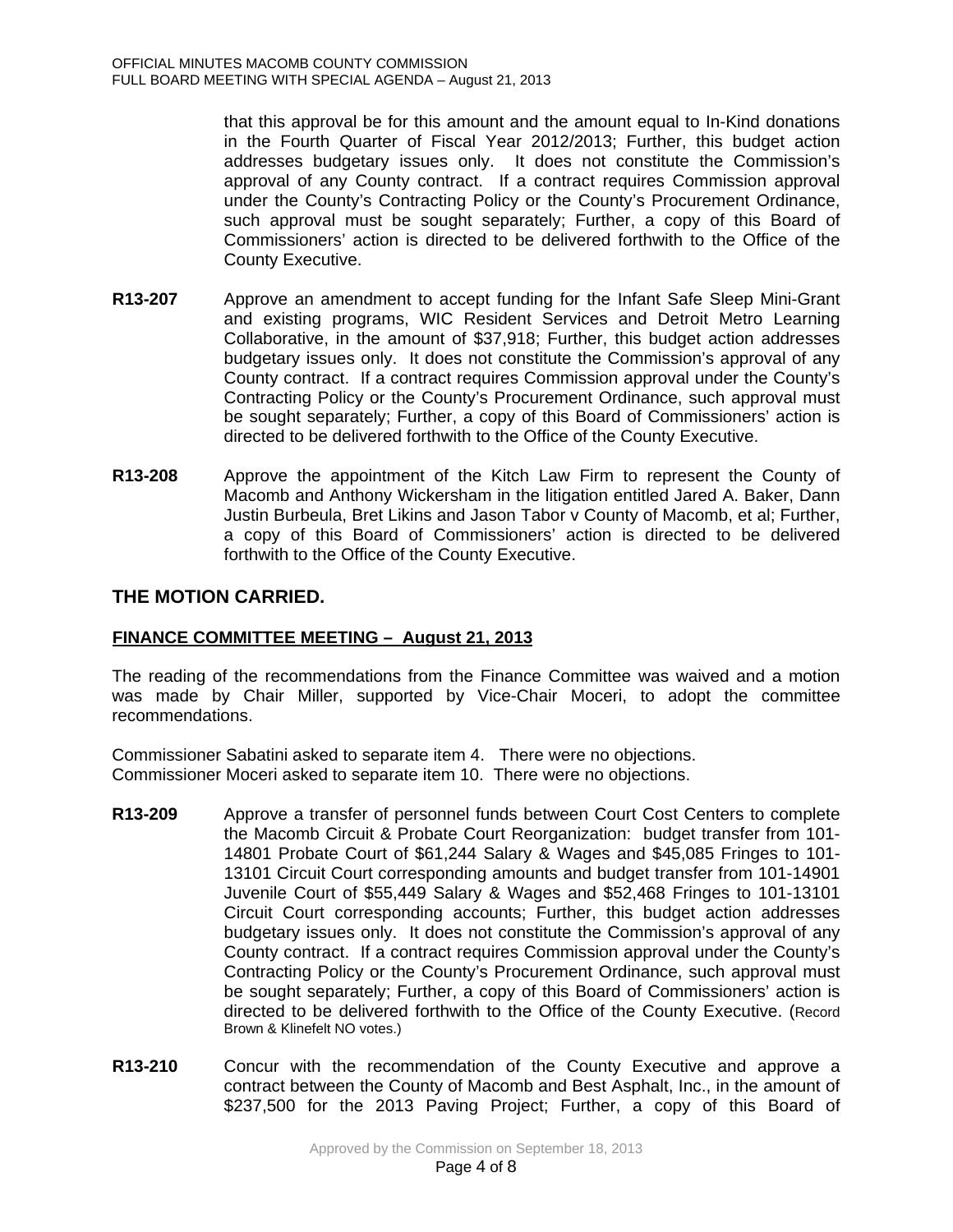Commissioners' action is directed to be delivered forthwith to the Office of the County Executive.

- **R13-211** Concur with the recommendation of the County Executive and approve a contract between the County of Macomb and the low bidder, D.C. Byers Detroit, Inc., in the amount of \$568,892 for the 2013 Masonry Restoration Project; Further, a copy of this Board of Commissioners' action is directed to be delivered forthwith to the Office of the County Executive.
- **R13-212** Approve the following:

Community Services Agency's Head Start Food Service contracts with Local Education Agency (LEA), Mt. Clemens Community Schools, in the amount of \$49,036.02 and

Community Services Agency's Head Start Food Service contracts with Local Education Agency (LEA), Warren Consolidated Schools, in the amount of \$71,975.58;

Further, a copy of this Board of Commissioners' action is directed to be delivered forthwith to the Office of the County Executive.

**R13-213** Approve the award of a contract not to exceed \$110,000 for Skidmore Studio to develop defense marketing materials in accordance to a grant agreement with the Michigan Economic Development Corporation; Further, a copy of this Board of Commissioners' action is directed to be delivered forthwith to the Office of the County Executive.

## **THE MOTION CARRIED.**

# **SEPARATED MOTION**

**R13-214** Approve the following:

Contract with KinderCare Learning Centers, in the amount of \$175,104, to provide center-based services for infants and toddlers for Community Services Agency's Head Start 0-5;

Contract with Morning Star Early Learning Center, in the amount of \$175,104, to provide center-based services for infants and toddlers for Community Services Agency's Head Start 0-5 and

Contract with the Judson Center, in the amount of \$308,851.20, to provide homebased services for pregnant women, infants and toddlers for Community Services Agency's Head Start 0-5;

Further, a copy of this Board of Commissioners' action is directed to be delivered forthwith to the Office of the County Executive. (Roll call vote: Yes-Boyle, Brown, Flynn, Klinefelt, Mijac, Miller, Moceri, Sauger, Smith, Tocco, Vosburg; No-Carabelli and Sabatini)

**THE MOTION CARRIED.** (Record Sabatini & Carabelli NO votes.)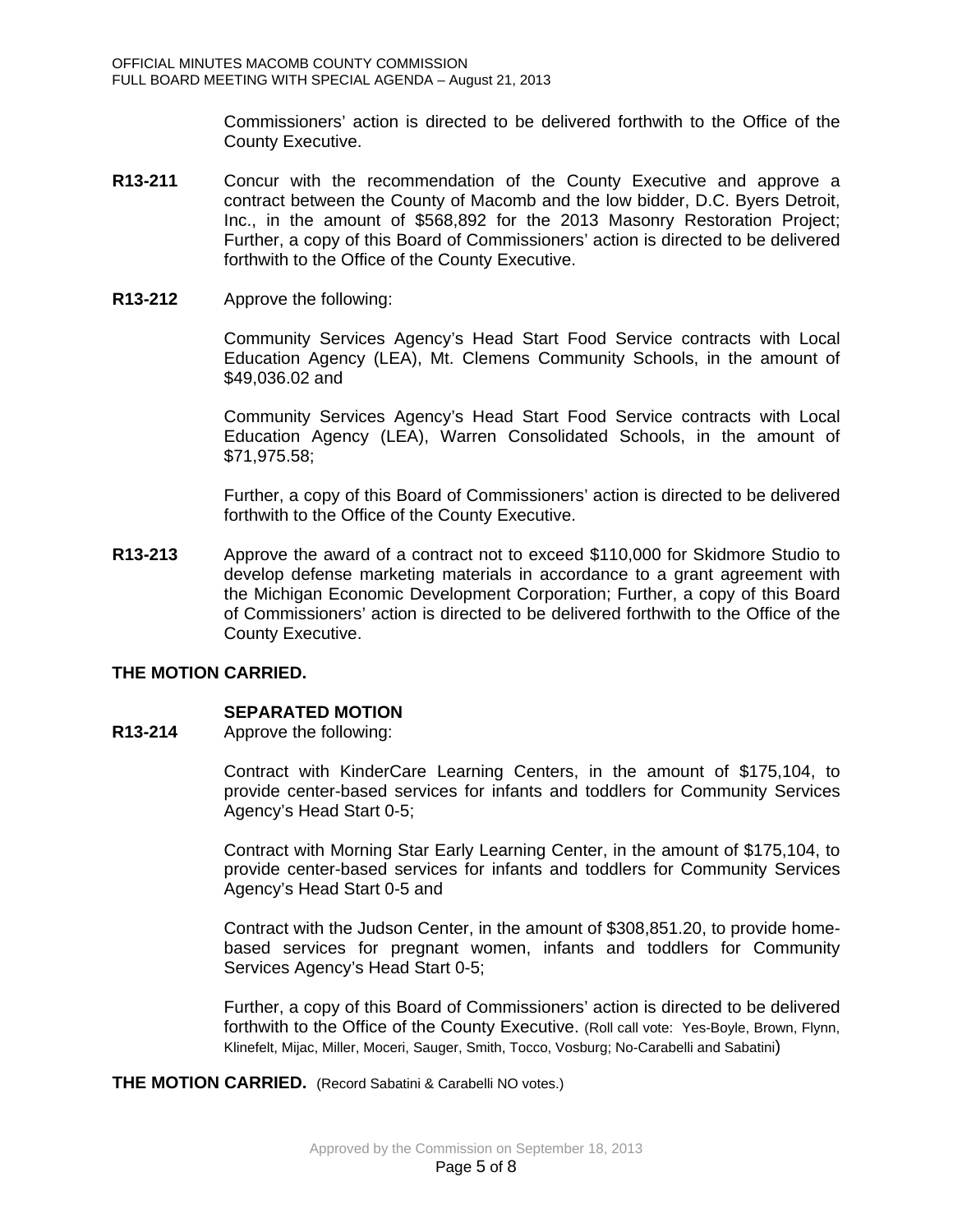## **SEPARATED MOTION**

**R13-215** Approve the appointment of Miller Canfield Paddock and Stone, PLC, and O'Reilly Rancilio to represent Macomb County Executive Mark Hackel in litigation entitled Macomb County Human Services Board vs Mark Hackel; Further, a copy of this Board of Commissioners' action is directed to be delivered forthwith to the Office of the County Executive. (Record Miller and Tocco NO votes).

A roll call vote was taken:

Voting Yes were: Sabatini, Sauger, Smith, Vosburg, Boyle, Brown, Carabelli, Klinefelt and Mijac. There were 9 Yes votes.

Voting No were: Moceri, Miller, Tocco and Flynn. There were 4 No votes.

## **THE MOTION CARRIED.**

#### **APPOINTMENT**

#### Board Appointment:

#### **Social Services Board**

1 vacancy for 3 year term starting 11/01/2013 through 10/31/2016: 1-application for reappointment received: Roger Facione

#### **MOTION**

**R13-216** A motion was made by Commissioner Boyle, to approve the reappointment of Roger Facione to the Social Services Board for a three year term beginning November 1, 2013 to October 31, 2016, supported by Commissioner Carabelli.

A roll call vote was taken:

Voting Yes were: Moceri, Sabatini, Sauger, Smith, Vosburg, Boyle, Brown, Carabelli, Klinefelt, Mijac, Miller, Tocco and Flynn. There were 13 Yes votes, 0 no votes.

## **THE MOTION CARRIED.**

## **REVIEW OF JUNE 6, 2013 MEMO FROM CORPORATION COUNSEL RE: AMENDMENT TO SOLID WASTE MANAGEMENT PLAN**

## **MOTION**

**R13-217** A motion was made by Commissioner Tocco, to receive and file the memo, supported by Commissioner Vosburg.

#### **THE MOTION CARRIED.**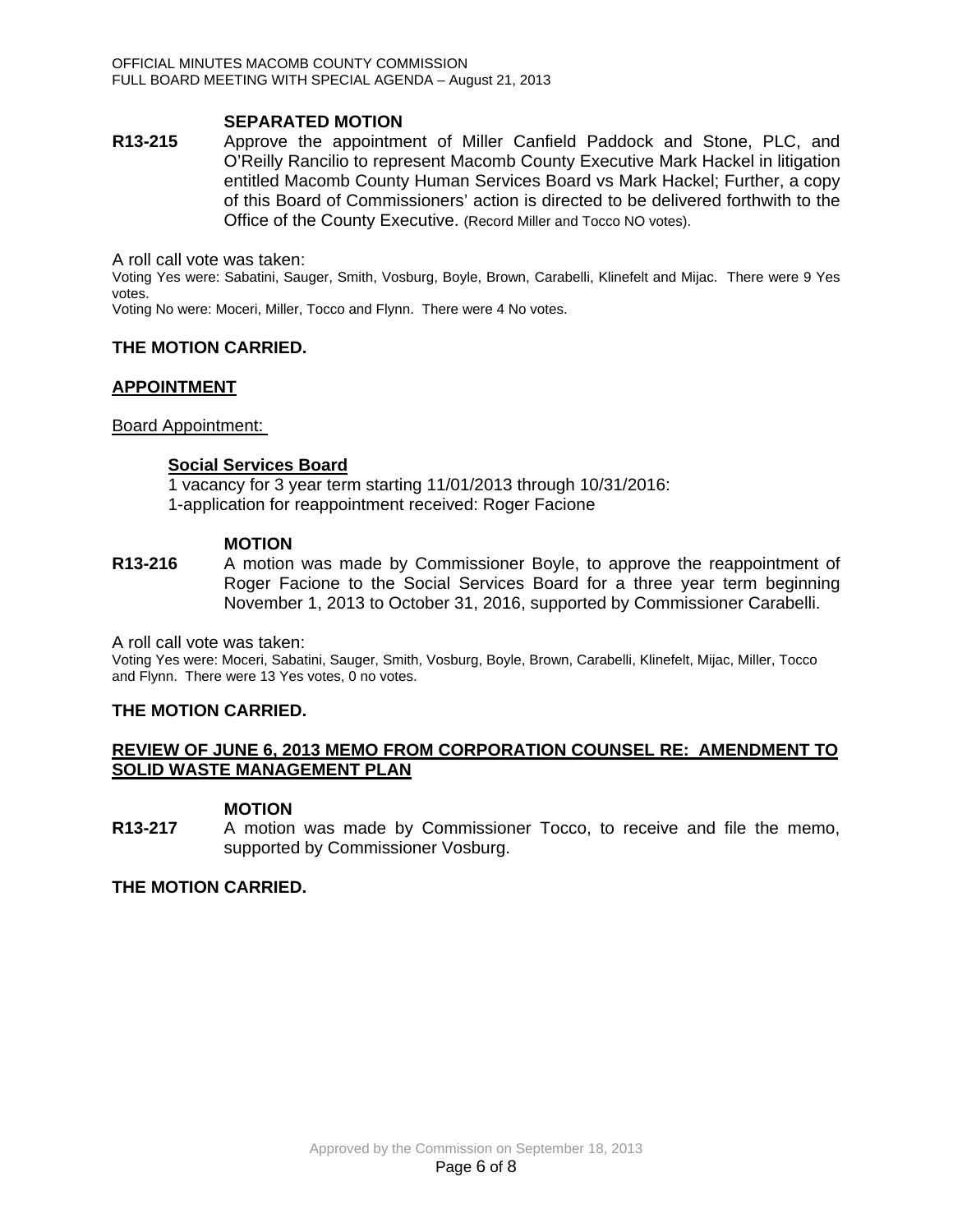## **RESOLUTION**

## **MOTION**

A motion was made by Commissioner Moceri, to adopt the following Resolution, supported by Commissioner Miller.

**R13-218** Supporting the FY2014 Transportation, Housing and Urban Development (T-HUD) Appropriations Bill, S. 1243, which includes \$3.15 billion for the Community Development Block Grant (CDBG) Program and \$1 billion for the HOME Investment Partnerships (HOME) Program (offered by Moceri; recommended by Finance Committee on 08/19/13)

**THE MOTION CARRIED.** (Record Brown, Vosburg, Sabatini and Carabelli NO votes)

## **PROCLAMATIONS**

#### **MOTION**

A motion was made by Commissioner Vosburg to adopt the following proclamations in their entirety, supported by Commissioner Sauger.

- **R13-219** Commending the Bunert One-Room Schoolhouse for Being Listed in the National Register of Historic Places (offered by Moceri; recommended by Finance Committee on 8-21- 13; previously provided at committee meeting)
- **R13-220** Honoring Lawrence and Arlene Zabkowski 50<sup>th</sup> Wedding Anniversary (offered by Vosburg; recommended by Finance Committee on 8-21-13; previously provided at committee meeting)

## **THE MOTION CARRIED.**

#### **NEW BUSINESS**

Chair Flynn requested a roll call vote for commissioners' availability for a 9 a.m. meeting on September 6, 2013 to meet with the Medical Examiner. Commissioner Carabelli requested the meeting be at 10 a.m. Commissioner Miller pointed out that the Turning Point ribbon cutting is at 11:30 a.m.

Voting Yes were: Moceri, Sabatini, Sauger, Smith, Vosburg, Carabelli, Klinefelt, Mijac, Miller, Tocco (note: she may be late) and Flynn. Voting NO were: Boyle, Brown

The meeting will be September 6, 2013 at 10 a.m.

#### **PUBLIC PARTICIPATION**

Tom Horton, Pine Tree Acres, 36600 29 Mile Road, Lenox Joseph Munem, Rizzo Environmental Services, 6200 Elmridge, Sterling Heights